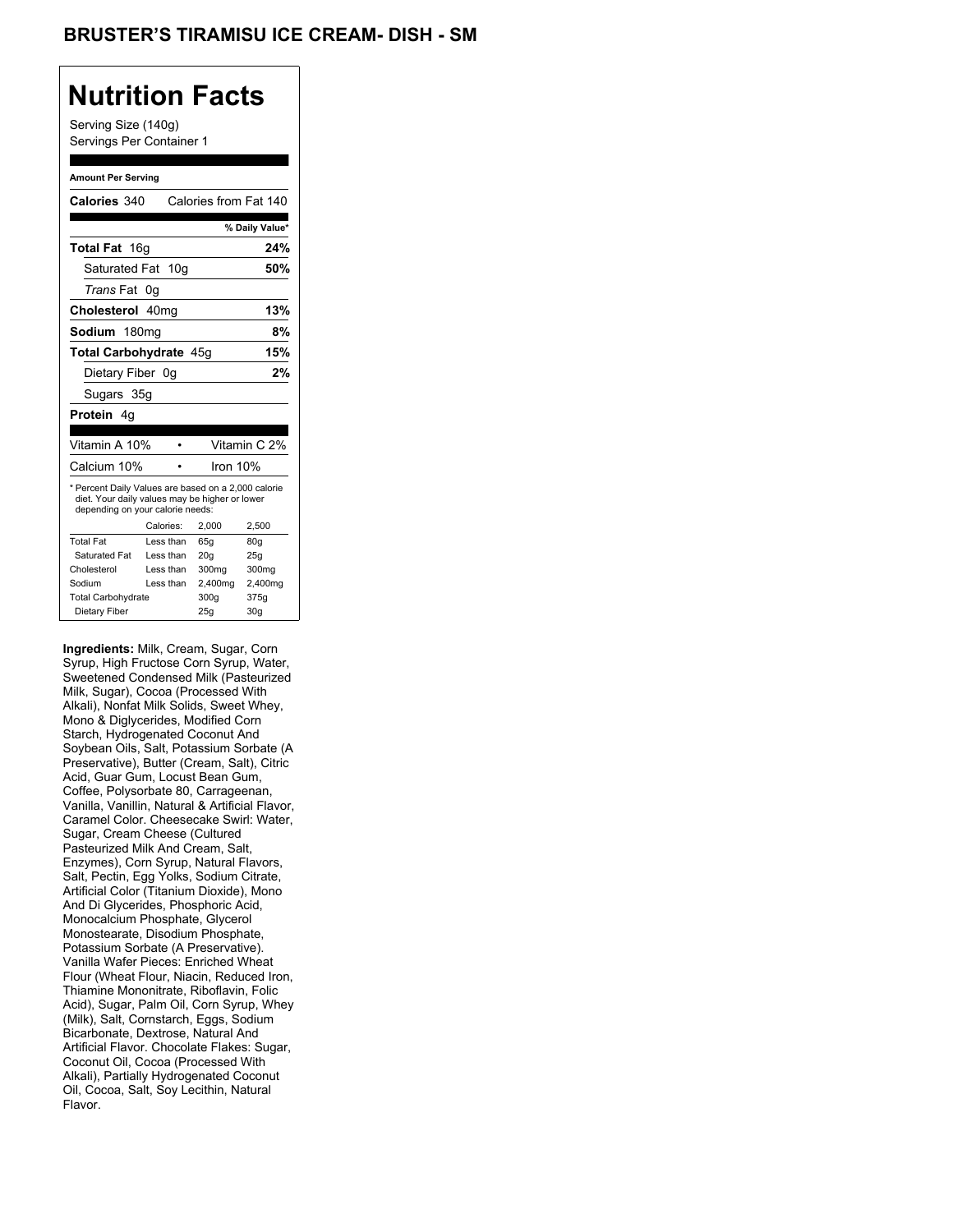### BRUSTER'S TIRAMISU ICE CREAM- DISH - REG

## Nutrition Facts

Serving Size (210g) Servings Per Container 1

#### Amount Per Serving

| Calories 510                                                                                                                              |                  |  |         | Calories from Fat 210 |
|-------------------------------------------------------------------------------------------------------------------------------------------|------------------|--|---------|-----------------------|
|                                                                                                                                           |                  |  |         | % Daily Value*        |
| Total Fat 24q                                                                                                                             |                  |  |         | 37%                   |
| Saturated Fat 15g                                                                                                                         |                  |  |         | 74%                   |
| <b>Trans Fat</b>                                                                                                                          | 0g               |  |         |                       |
| Cholesterol                                                                                                                               | 60 <sub>mq</sub> |  |         | 20%                   |
| Sodium 280mg                                                                                                                              |                  |  |         | 12%                   |
| Total Carbohydrate 67g                                                                                                                    |                  |  |         | 22%                   |
| Dietary Fiber <1g                                                                                                                         |                  |  |         | 3%                    |
| Sugars 53g                                                                                                                                |                  |  |         |                       |
| Protein<br>6g                                                                                                                             |                  |  |         |                       |
|                                                                                                                                           |                  |  |         |                       |
| Vitamin A 15%                                                                                                                             |                  |  |         | Vitamin C 4%          |
| Calcium 20%                                                                                                                               |                  |  |         | Iron 15%              |
| * Percent Daily Values are based on a 2,000 calorie<br>diet. Your daily values may be higher or lower<br>depending on your calorie needs: |                  |  |         |                       |
|                                                                                                                                           | Calories:        |  | 2.000   | 2,500                 |
| <b>Total Fat</b>                                                                                                                          | Less than        |  | 65g     | 80 <sub>g</sub>       |
| Saturated Fat                                                                                                                             | Less than        |  | 20q     | 25g                   |
| Cholesterol                                                                                                                               | Less than        |  | 300mg   | 300mg                 |
| Sodium                                                                                                                                    | Less than        |  | 2,400mg | 2,400mg               |
| <b>Total Carbohydrate</b>                                                                                                                 |                  |  | 300g    | 375g                  |
| Dietary Fiber                                                                                                                             |                  |  | 25q     | 30 <sub>q</sub>       |

Ingredients: Milk, Cream, Sugar, Corn Syrup, High Fructose Corn Syrup, Water, Sweetened Condensed Milk (Pasteurized Milk, Sugar), Cocoa (Processed With Alkali), Nonfat Milk Solids, Sweet Whey, Mono & Diglycerides, Modified Corn Starch, Hydrogenated Coconut And Soybean Oils, Salt, Potassium Sorbate (A Preservative), Butter (Cream, Salt), Citric Acid, Guar Gum, Locust Bean Gum, Coffee, Polysorbate 80, Carrageenan, Vanilla, Vanillin, Natural & Artificial Flavor, Caramel Color. Cheesecake Swirl: Water, Sugar, Cream Cheese (Cultured Pasteurized Milk And Cream, Salt, Enzymes), Corn Syrup, Natural Flavors, Salt, Pectin, Egg Yolks, Sodium Citrate, Artificial Color (Titanium Dioxide), Mono And Di Glycerides, Phosphoric Acid, Monocalcium Phosphate, Glycerol Monostearate, Disodium Phosphate, Potassium Sorbate (A Preservative). Vanilla Wafer Pieces: Enriched Wheat Flour (Wheat Flour, Niacin, Reduced Iron, Thiamine Mononitrate, Riboflavin, Folic Acid), Sugar, Palm Oil, Corn Syrup, Whey (Milk), Salt, Cornstarch, Eggs, Sodium Bicarbonate, Dextrose, Natural And Artificial Flavor. Chocolate Flakes: Sugar, Coconut Oil, Cocoa (Processed With Alkali), Partially Hydrogenated Coconut Oil, Cocoa, Salt, Soy Lecithin, Natural Flavor.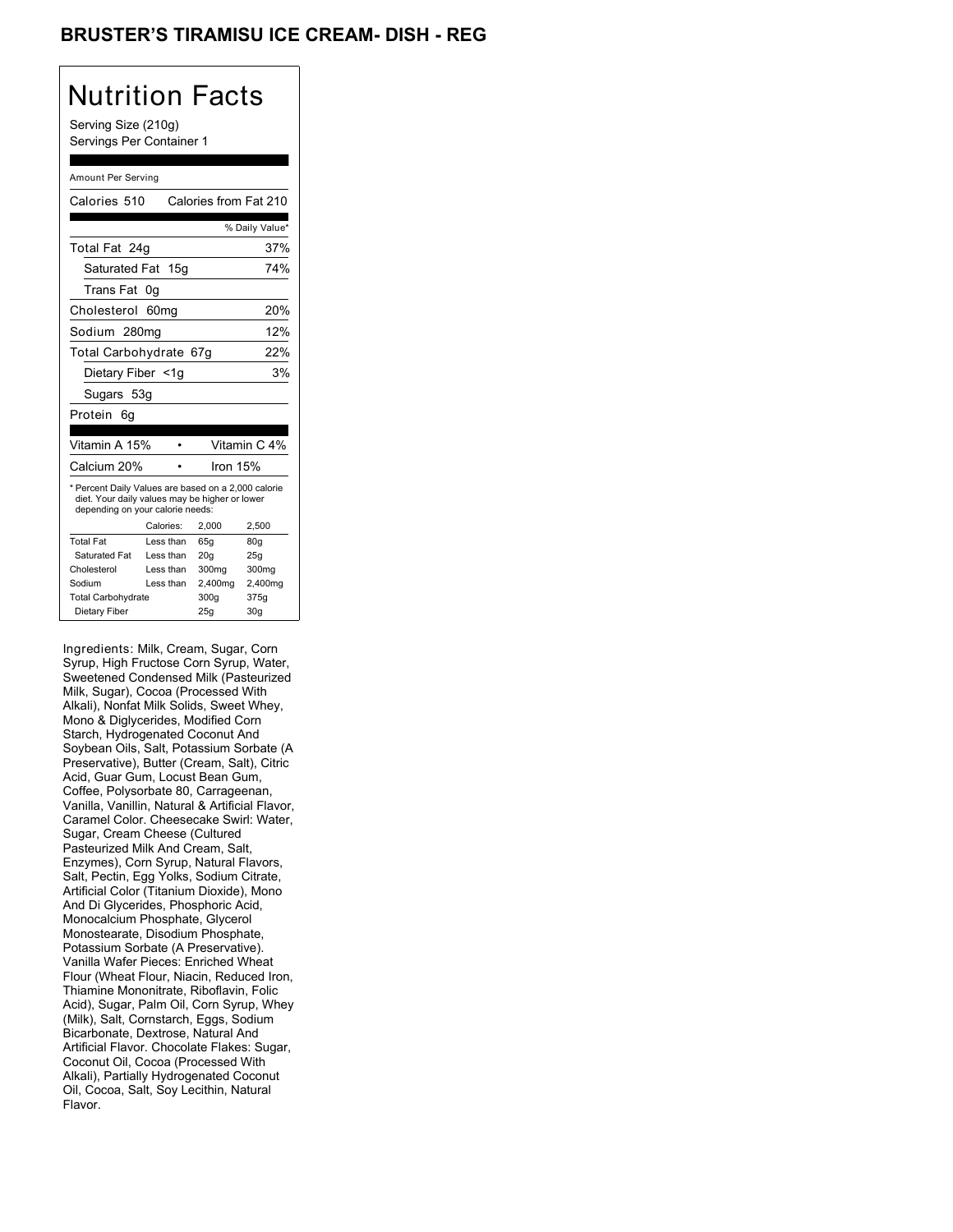### BRUSTER'S TIRAMISU ICE CREAM- DISH - LG

## Nutrition Facts

Serving Size (280g) Servings Per Container 1

#### Amount Per Serving

| Calories 680                                                                                                                              |                  | Calories from Fat 290 |                 |
|-------------------------------------------------------------------------------------------------------------------------------------------|------------------|-----------------------|-----------------|
|                                                                                                                                           |                  |                       | % Daily Value*  |
| Total Fat 32q                                                                                                                             |                  |                       | 49%             |
| Saturated Fat 20g                                                                                                                         |                  |                       | 99%             |
| Trans Fat                                                                                                                                 | 0g               |                       |                 |
| Cholesterol                                                                                                                               | 80 <sub>mq</sub> |                       | 26%             |
| Sodium 370mg                                                                                                                              |                  |                       | 15%             |
| Total Carbohydrate 90g                                                                                                                    |                  |                       | 30%             |
| Dietary Fiber <1g                                                                                                                         |                  |                       | 4%              |
| Sugars 71g                                                                                                                                |                  |                       |                 |
| Protein<br>8g                                                                                                                             |                  |                       |                 |
|                                                                                                                                           |                  |                       |                 |
| Vitamin A 20%                                                                                                                             |                  |                       | Vitamin C 4%    |
| Calcium 25%                                                                                                                               |                  | Iron 20%              |                 |
| * Percent Daily Values are based on a 2,000 calorie<br>diet. Your daily values may be higher or lower<br>depending on your calorie needs: |                  |                       |                 |
|                                                                                                                                           | Calories:        | 2,000                 | 2,500           |
| <b>Total Fat</b>                                                                                                                          | Less than        | 65q                   | 80q             |
| Saturated Fat                                                                                                                             | Less than        | 20q                   | 25q             |
| Cholesterol                                                                                                                               | Less than        | 300mg                 | 300mg           |
| Sodium                                                                                                                                    | Less than        | 2,400mg               | 2,400mg         |
| <b>Total Carbohydrate</b>                                                                                                                 |                  | 300g                  | 375g            |
| Dietary Fiber                                                                                                                             |                  | 25q                   | 30 <sub>q</sub> |

Ingredients: Milk, Cream, Sugar, Corn Syrup, High Fructose Corn Syrup, Water, Sweetened Condensed Milk (Pasteurized Milk, Sugar), Cocoa (Processed With Alkali), Nonfat Milk Solids, Sweet Whey, Mono & Diglycerides, Modified Corn Starch, Hydrogenated Coconut And Soybean Oils, Salt, Potassium Sorbate (A Preservative), Butter (Cream, Salt), Citric Acid, Guar Gum, Locust Bean Gum, Coffee, Polysorbate 80, Carrageenan, Vanilla, Vanillin, Natural & Artificial Flavor, Caramel Color. Cheesecake Swirl: Water, Sugar, Cream Cheese (Cultured Pasteurized Milk And Cream, Salt, Enzymes), Corn Syrup, Natural Flavors, Salt, Pectin, Egg Yolks, Sodium Citrate, Artificial Color (Titanium Dioxide), Mono And Di Glycerides, Phosphoric Acid, Monocalcium Phosphate, Glycerol Monostearate, Disodium Phosphate, Potassium Sorbate (A Preservative). Vanilla Wafer Pieces: Enriched Wheat Flour (Wheat Flour, Niacin, Reduced Iron, Thiamine Mononitrate, Riboflavin, Folic Acid), Sugar, Palm Oil, Corn Syrup, Whey (Milk), Salt, Cornstarch, Eggs, Sodium Bicarbonate, Dextrose, Natural And Artificial Flavor. Chocolate Flakes: Sugar, Coconut Oil, Cocoa (Processed With Alkali), Partially Hydrogenated Coconut Oil, Cocoa, Salt, Soy Lecithin, Natural Flavor.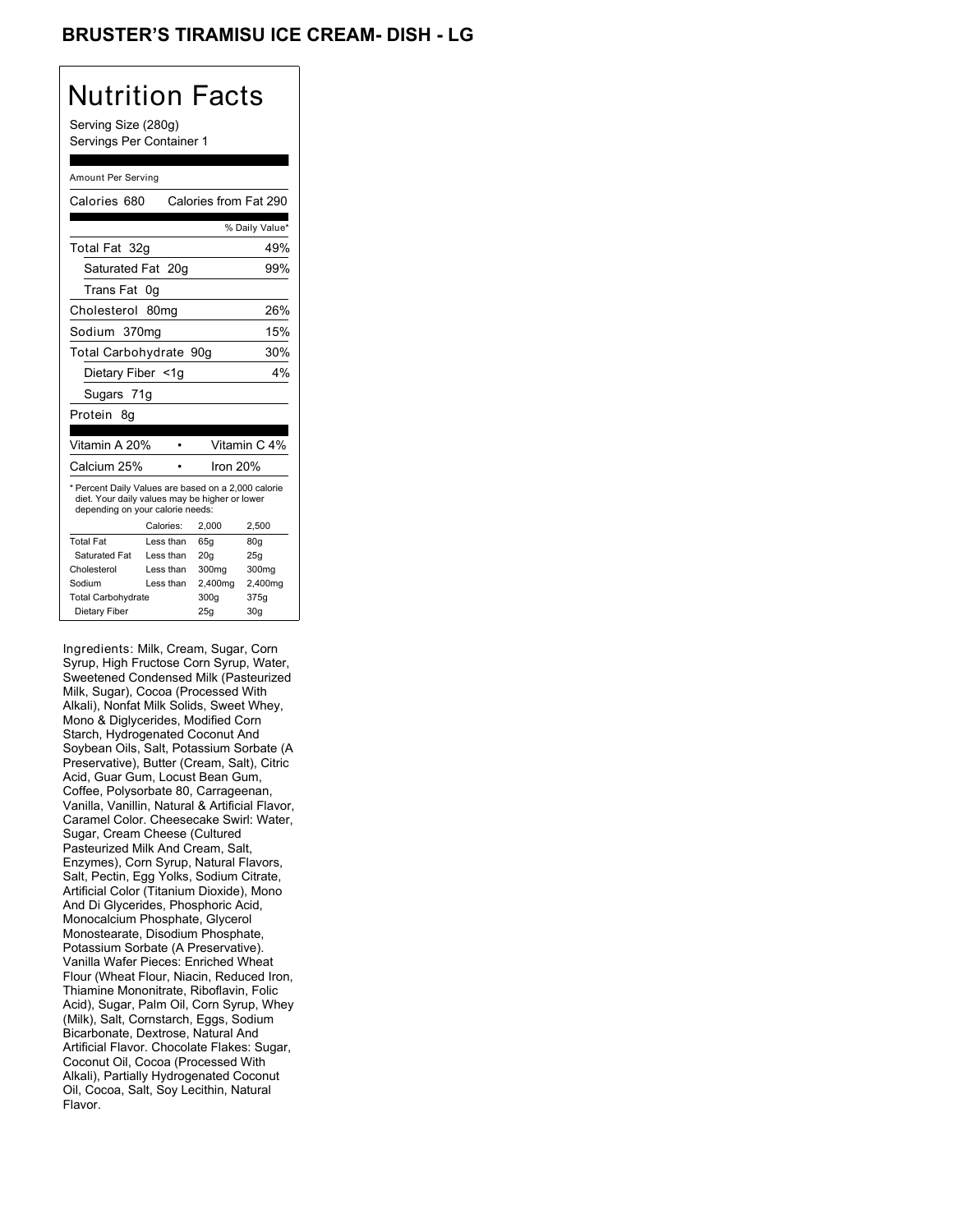## BRUSTER'S TIRAMISU ICE CREAM- SUGAR CONE - SM

### Nutrition Facts Serving Size (153g) Servings Per Container 1 Amount Per Serving

| Calories 390                                                 | Calories from Fat 150 |
|--------------------------------------------------------------|-----------------------|
|                                                              | % Daily Value*        |
| Total Fat 16g                                                | 25%                   |
| Saturated Fat 10g                                            | 50%                   |
| Trans Fat 0g                                                 |                       |
| Cholesterol 40mg                                             | 13%                   |
| Sodium 200mg                                                 | 9%                    |
| Total Carbohydrate 57g                                       | 19%                   |
| Dietary Fiber 0g                                             | 2%                    |
| Sugars 38g                                                   |                       |
| Protein 5g                                                   |                       |
| Vitamin A 10%                                                | Vitamin C 2%          |
| Calcium 15%                                                  | Iron 10%              |
| * Percent Daily Values are based on a 2,000 calorie<br>diet. |                       |

Ingredients: Milk, Cream, Sugar, Corn Syrup, High Fructose Corn Syrup, Water, Sweetened Condensed Milk (Pasteurized Milk, Sugar), Cocoa (Processed With Alkali), Nonfat Milk Solids, Sweet Whey, Mono & Diglycerides, Modified Corn Starch, Hydrogenated Coconut And Soybean Oils, Salt, Potassium Sorbate (A Preservative), Butter (Cream, Salt), Citric Acid, Guar Gum, Locust Bean Gum, Coffee, Polysorbate 80, Carrageenan, Vanilla, Vanillin, Natural & Artificial Flavor, Caramel Color. Cheesecake Swirl: Water, Sugar, Cream Cheese (Cultured Pasteurized Milk And Cream, Salt, Enzymes), Corn Syrup, Natural Flavors, Salt, Pectin, Egg Yolks, Sodium Citrate, Artificial Color (Titanium Dioxide), Mono And Di Glycerides, Phosphoric Acid, Monocalcium Phosphate, Glycerol Monostearate, Disodium Phosphate, Potassium Sorbate (A Preservative). Vanilla Wafer Pieces: Enriched Wheat Flour (Wheat Flour, Niacin, Reduced Iron, Thiamine Mononitrate, Riboflavin, Folic Acid), Sugar, Palm Oil, Corn Syrup, Whey (Milk), Salt, Cornstarch, Eggs, Sodium Bicarbonate, Dextrose, Natural And Artificial Flavor. Chocolate Flakes: Sugar, Coconut Oil, Cocoa (Processed With Alkali), Partially Hydrogenated Coconut Oil, Cocoa, Salt, Soy Lecithin, Natural Flavor. Sugar Cone: Enriched Wheat Flour (Enriched With Niacin, Reduced Iron, Thiamin Mononitrate, Riboflavin, Folic Acid), Tapioca Flour, Sugar, Vegetable Shortening (Soybean And/Or Canola Oil, Modified Palm Oil, Soy Lecithin, And/Or Partially Hydrogenated Soybean Oil), Oat Fiber And/Or Vegetable Fiber, Salt, Caramel Color,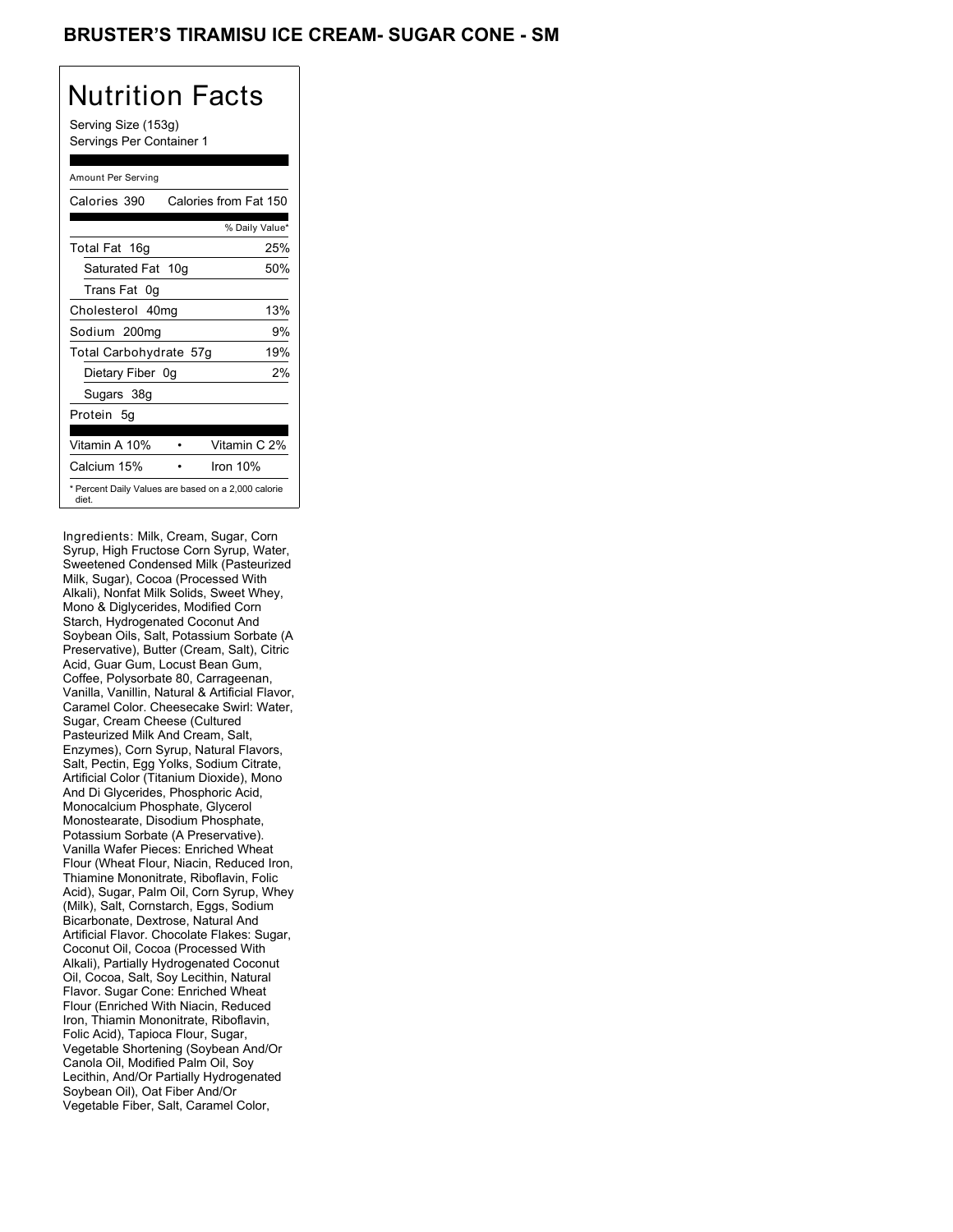## BRUSTER'S TIRAMISU ICE CREAM- SUGAR CONE - REG

## Nutrition Facts

Serving Size (223g) Servings Per Container 1

#### Amount Per Serving

| Calories 560           | Calories from Fat 220                               |
|------------------------|-----------------------------------------------------|
|                        | % Daily Value*                                      |
| Total Fat 24g          | 37%                                                 |
| Saturated Fat 15g      | 74%                                                 |
| Trans Fat 0g           |                                                     |
| Cholesterol 60mg       | 20%                                                 |
| Sodium 300mg           | 12%                                                 |
| Total Carbohydrate 79g | 26%                                                 |
| Dietary Fiber <1g      | 3%                                                  |
| Sugars 56g             |                                                     |
| Protein 7g             |                                                     |
|                        |                                                     |
| Vitamin A 15%          | Vitamin C 4%                                        |
| Calcium 20%            | Iron $15%$                                          |
| diet.                  | * Percent Daily Values are based on a 2,000 calorie |

Ingredients: Milk, Cream, Sugar, Corn Syrup, High Fructose Corn Syrup, Water, Sweetened Condensed Milk (Pasteurized Milk, Sugar), Cocoa (Processed With Alkali), Nonfat Milk Solids, Sweet Whey, Mono & Diglycerides, Modified Corn Starch, Hydrogenated Coconut And Soybean Oils, Salt, Potassium Sorbate (A Preservative), Butter (Cream, Salt), Citric Acid, Guar Gum, Locust Bean Gum, Coffee, Polysorbate 80, Carrageenan, Vanilla, Vanillin, Natural & Artificial Flavor, Caramel Color. Cheesecake Swirl: Water, Sugar, Cream Cheese (Cultured Pasteurized Milk And Cream, Salt, Enzymes), Corn Syrup, Natural Flavors, Salt, Pectin, Egg Yolks, Sodium Citrate, Artificial Color (Titanium Dioxide), Mono And Di Glycerides, Phosphoric Acid, Monocalcium Phosphate, Glycerol Monostearate, Disodium Phosphate, Potassium Sorbate (A Preservative). Vanilla Wafer Pieces: Enriched Wheat Flour (Wheat Flour, Niacin, Reduced Iron, Thiamine Mononitrate, Riboflavin, Folic Acid), Sugar, Palm Oil, Corn Syrup, Whey (Milk), Salt, Cornstarch, Eggs, Sodium Bicarbonate, Dextrose, Natural And Artificial Flavor. Chocolate Flakes: Sugar, Coconut Oil, Cocoa (Processed With Alkali), Partially Hydrogenated Coconut Oil, Cocoa, Salt, Soy Lecithin, Natural Flavor. Sugar Cone: Enriched Wheat Flour (Enriched With Niacin, Reduced Iron, Thiamin Mononitrate, Riboflavin, Folic Acid), Tapioca Flour, Sugar, Vegetable Shortening (Soybean And/Or Canola Oil, Modified Palm Oil, Soy Lecithin, And/Or Partially Hydrogenated Soybean Oil), Oat Fiber And/Or Vegetable Fiber, Salt, Caramel Color,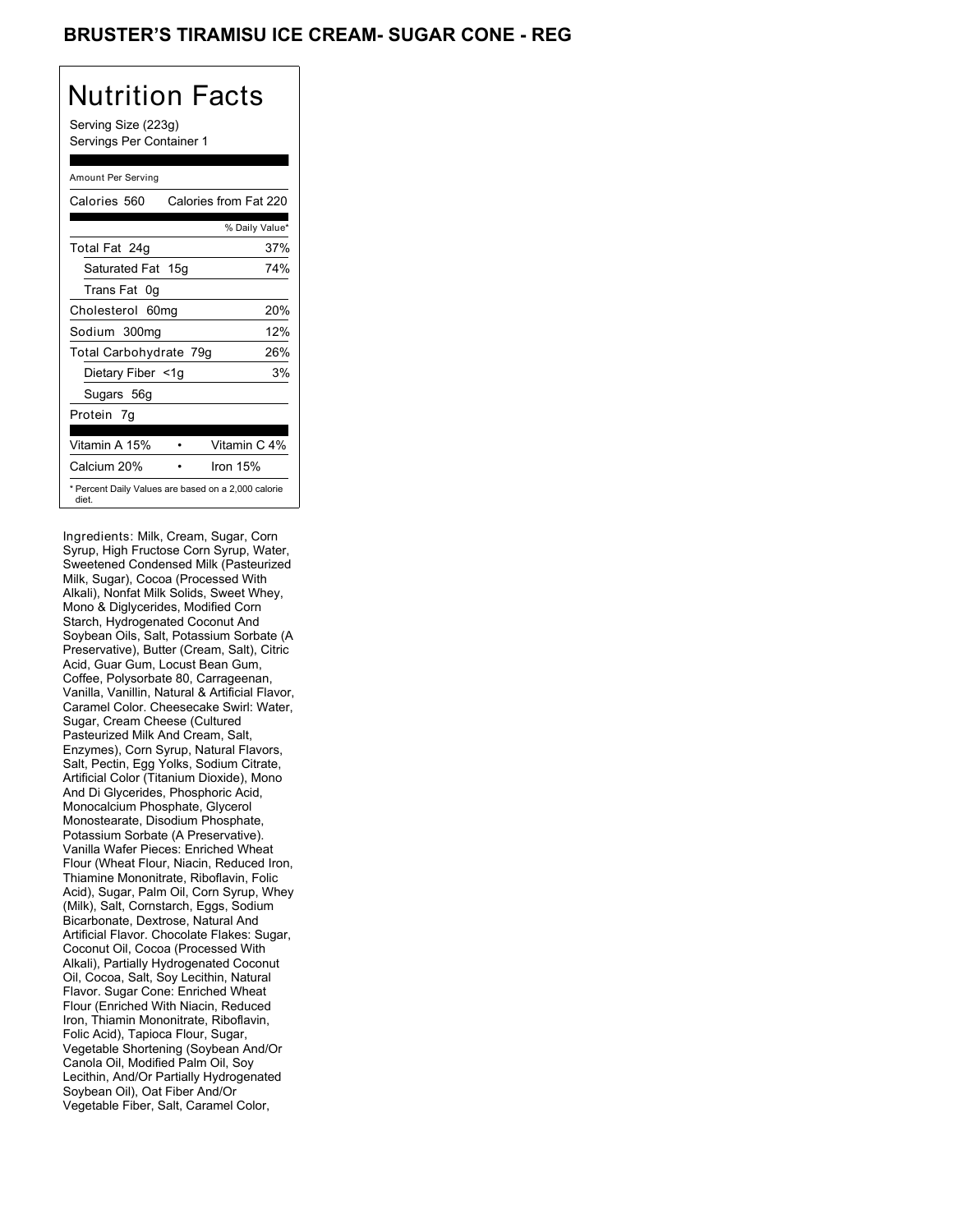## BRUSTER'S TIRAMISU ICE CREAM- SUGAR CONE - LG

# Nutrition Facts

Serving Size (293g) Servings Per Container 1

#### Amount Per Serving

| Calories 730            | Calories from Fat 290                               |
|-------------------------|-----------------------------------------------------|
|                         | % Daily Value*                                      |
| Total Fat 32g           | 49%                                                 |
| Saturated Fat 20g       | 99%                                                 |
| Trans Fat 0g            |                                                     |
| Cholesterol 80mg        | 26%                                                 |
| Sodium 390mg            | 16%                                                 |
| Total Carbohydrate 102g | 34%                                                 |
| Dietary Fiber <1g       | 4%                                                  |
| Sugars 74g              |                                                     |
| Protein 9q              |                                                     |
|                         |                                                     |
| Vitamin A 20%           | Vitamin C 4%                                        |
| Calcium 25%             | Iron $20%$                                          |
| diet.                   | * Percent Daily Values are based on a 2,000 calorie |

Ingredients: Milk, Cream, Sugar, Corn Syrup, High Fructose Corn Syrup, Water, Sweetened Condensed Milk (Pasteurized Milk, Sugar), Cocoa (Processed With Alkali), Nonfat Milk Solids, Sweet Whey, Mono & Diglycerides, Modified Corn Starch, Hydrogenated Coconut And Soybean Oils, Salt, Potassium Sorbate (A Preservative), Butter (Cream, Salt), Citric Acid, Guar Gum, Locust Bean Gum, Coffee, Polysorbate 80, Carrageenan, Vanilla, Vanillin, Natural & Artificial Flavor, Caramel Color. Cheesecake Swirl: Water, Sugar, Cream Cheese (Cultured Pasteurized Milk And Cream, Salt, Enzymes), Corn Syrup, Natural Flavors, Salt, Pectin, Egg Yolks, Sodium Citrate, Artificial Color (Titanium Dioxide), Mono And Di Glycerides, Phosphoric Acid, Monocalcium Phosphate, Glycerol Monostearate, Disodium Phosphate, Potassium Sorbate (A Preservative). Vanilla Wafer Pieces: Enriched Wheat Flour (Wheat Flour, Niacin, Reduced Iron, Thiamine Mononitrate, Riboflavin, Folic Acid), Sugar, Palm Oil, Corn Syrup, Whey (Milk), Salt, Cornstarch, Eggs, Sodium Bicarbonate, Dextrose, Natural And Artificial Flavor. Chocolate Flakes: Sugar, Coconut Oil, Cocoa (Processed With Alkali), Partially Hydrogenated Coconut Oil, Cocoa, Salt, Soy Lecithin, Natural Flavor. Sugar Cone: Enriched Wheat Flour (Enriched With Niacin, Reduced Iron, Thiamin Mononitrate, Riboflavin, Folic Acid), Tapioca Flour, Sugar, Vegetable Shortening (Soybean And/Or Canola Oil, Modified Palm Oil, Soy Lecithin, And/Or Partially Hydrogenated Soybean Oil), Oat Fiber And/Or Vegetable Fiber, Salt, Caramel Color,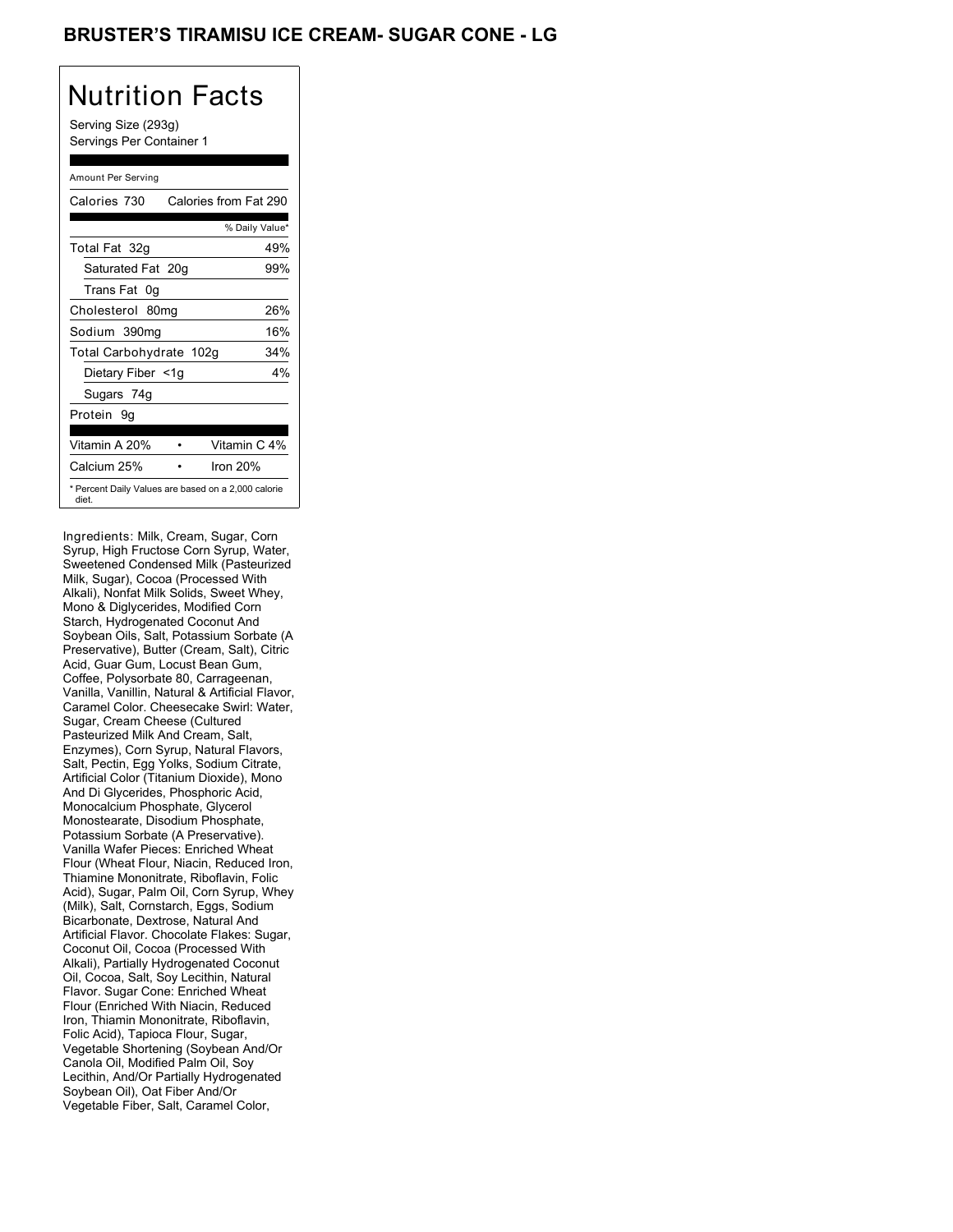## BRUSTER'S TIRAMISU ICE CREAM- CAKE CONE - SM

# Nutrition Facts

Serving Size (146g) Servings Per Container 1

#### Amount Per Serving

| Calories 360           | Calories from Fat 140                               |
|------------------------|-----------------------------------------------------|
|                        | % Daily Value*                                      |
| Total Fat 16g          | 25%                                                 |
| Saturated Fat 10g      | 50%                                                 |
| Trans Fat 0q           |                                                     |
| Cholesterol 40mg       | 13%                                                 |
| Sodium 190mg           | 8%                                                  |
| Total Carbohydrate 50g | 17%                                                 |
| Dietary Fiber 0g       | 2%                                                  |
| Sugars 35g             |                                                     |
| Protein 5q             |                                                     |
|                        |                                                     |
| Vitamin A 10%          | Vitamin C 2%                                        |
| Calcium 10%            | Iron $10%$                                          |
| diet.                  | * Percent Daily Values are based on a 2,000 calorie |

Ingredients: Milk, Cream, Sugar, Corn Syrup, High Fructose Corn Syrup, Water, Sweetened Condensed Milk (Pasteurized Milk, Sugar), Cocoa (Processed With Alkali), Nonfat Milk Solids, Sweet Whey, Mono & Diglycerides, Modified Corn Starch, Hydrogenated Coconut And Soybean Oils, Salt, Potassium Sorbate (A Preservative), Butter (Cream, Salt), Citric Acid, Guar Gum, Locust Bean Gum, Coffee, Polysorbate 80, Carrageenan, Vanilla, Vanillin, Natural & Artificial Flavor, Caramel Color. Cheesecake Swirl: Water, Sugar, Cream Cheese (Cultured Pasteurized Milk And Cream, Salt, Enzymes), Corn Syrup, Natural Flavors, Salt, Pectin, Egg Yolks, Sodium Citrate, Artificial Color (Titanium Dioxide), Mono And Di Glycerides, Phosphoric Acid, Monocalcium Phosphate, Glycerol Monostearate, Disodium Phosphate, Potassium Sorbate (A Preservative). Vanilla Wafer Pieces: Enriched Wheat Flour (Wheat Flour, Niacin, Reduced Iron, Thiamine Mononitrate, Riboflavin, Folic Acid), Sugar, Palm Oil, Corn Syrup, Whey (Milk), Salt, Cornstarch, Eggs, Sodium Bicarbonate, Dextrose, Natural And Artificial Flavor. Chocolate Flakes: Sugar, Coconut Oil, Cocoa (Processed With Alkali), Partially Hydrogenated Coconut Oil, Cocoa, Salt, Soy Lecithin, Natural Flavor. Cake Cone: Enriched Wheat Flour (Enriched With Niacin, Reduced Iron, Thiamin Mononitrate, Riboflavin, Folic Acid), Tapioca Flour, Sugar, Vegetable Oil Shortening (Soybean And/Or Canola Oil, Modified Palm Oil, Soy Lecithin, And/Or Partially Hydrogenated Soybean Oil), Leavening (Sodium Bicarbonate, Ammonium Bicarbonate), Salt, Natural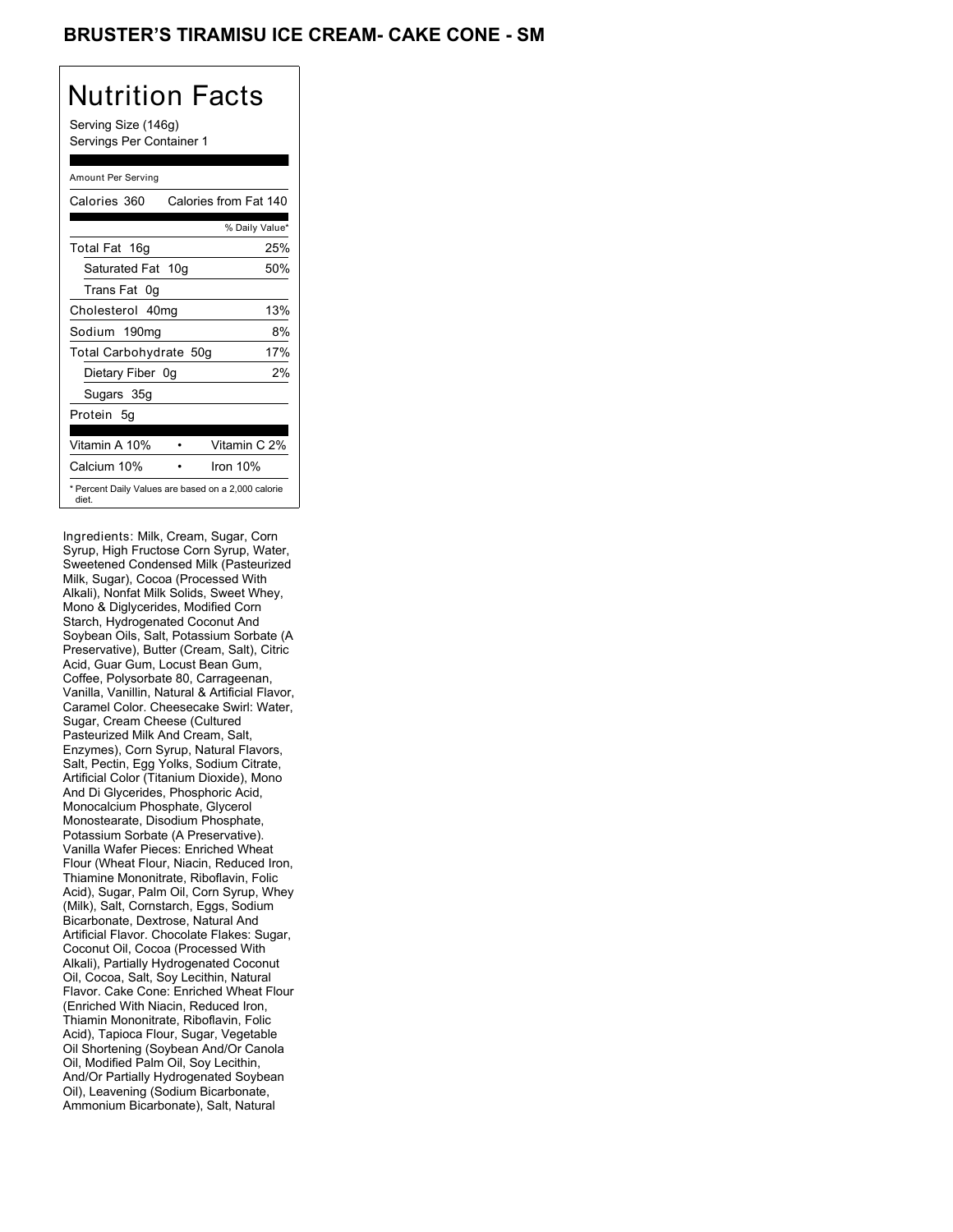## **BRUSTER'S TIRAMISU ICE CREAM- CAKE CONE - REG**

## Nutrition Facts

Serving Size (216g) Servings Per Container 1

#### Amount Per Serving

| Calories 530           | Calories from Fat 220                               |
|------------------------|-----------------------------------------------------|
|                        | % Daily Value*                                      |
| Total Fat 24g          | 37%                                                 |
| Saturated Fat 15g      | 74%                                                 |
| Trans Fat 0q           |                                                     |
| Cholesterol 60mg       | 20%                                                 |
| Sodium 290mg           | 12%                                                 |
| Total Carbohydrate 72g | 24%                                                 |
| Dietary Fiber <1g      | 3%                                                  |
| Sugars 53g             |                                                     |
| Protein 7q             |                                                     |
|                        |                                                     |
| Vitamin A 15%          | Vitamin C 4%                                        |
| Calcium 20%            | Iron $15%$                                          |
| diet.                  | * Percent Daily Values are based on a 2,000 calorie |

Ingredients: Milk, Cream, Sugar, Corn Syrup, High Fructose Corn Syrup, Water, Sweetened Condensed Milk (Pasteurized Milk, Sugar), Cocoa (Processed With Alkali), Nonfat Milk Solids, Sweet Whey, Mono & Diglycerides, Modified Corn Starch, Hydrogenated Coconut And Soybean Oils, Salt, Potassium Sorbate (A Preservative), Butter (Cream, Salt), Citric Acid, Guar Gum, Locust Bean Gum, Coffee, Polysorbate 80, Carrageenan, Vanilla, Vanillin, Natural & Artificial Flavor, Caramel Color. Cheesecake Swirl: Water, Sugar, Cream Cheese (Cultured Pasteurized Milk And Cream, Salt, Enzymes), Corn Syrup, Natural Flavors, Salt, Pectin, Egg Yolks, Sodium Citrate, Artificial Color (Titanium Dioxide), Mono And Di Glycerides, Phosphoric Acid, Monocalcium Phosphate, Glycerol Monostearate, Disodium Phosphate, Potassium Sorbate (A Preservative). Vanilla Wafer Pieces: Enriched Wheat Flour (Wheat Flour, Niacin, Reduced Iron, Thiamine Mononitrate, Riboflavin, Folic Acid), Sugar, Palm Oil, Corn Syrup, Whey (Milk), Salt, Cornstarch, Eggs, Sodium Bicarbonate, Dextrose, Natural And Artificial Flavor. Chocolate Flakes: Sugar, Coconut Oil, Cocoa (Processed With Alkali), Partially Hydrogenated Coconut Oil, Cocoa, Salt, Soy Lecithin, Natural Flavor. Cake Cone: Enriched Wheat Flour (Enriched With Niacin, Reduced Iron, Thiamin Mononitrate, Riboflavin, Folic Acid), Tapioca Flour, Sugar, Vegetable Oil Shortening (Soybean And/Or Canola Oil, Modified Palm Oil, Soy Lecithin, And/Or Partially Hydrogenated Soybean Oil), Leavening (Sodium Bicarbonate, Ammonium Bicarbonate), Salt, Natural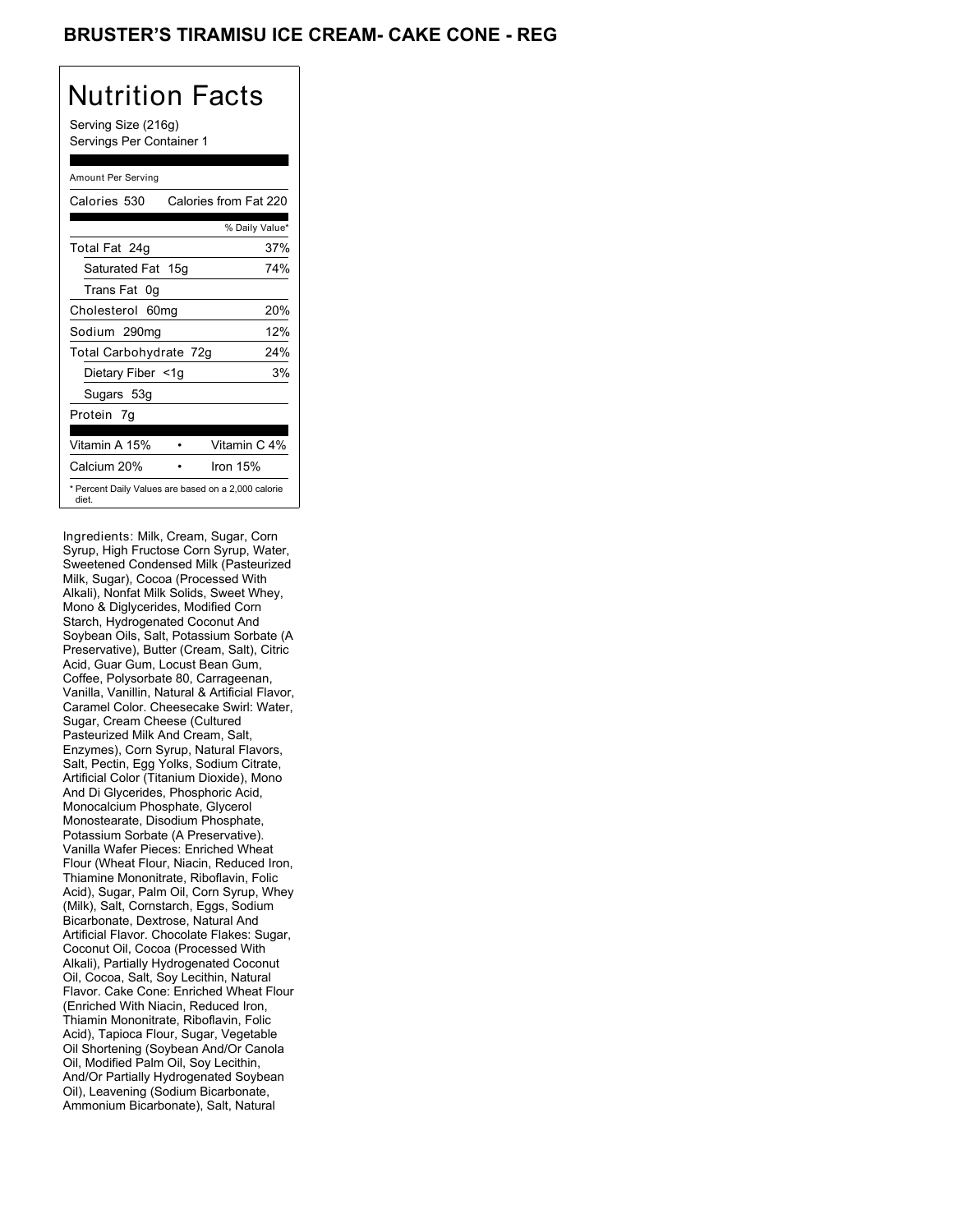## BRUSTER'S TIRAMISU ICE CREAM- CAKE CONE - LG

# Nutrition Facts

Serving Size (286g) Servings Per Container 1

#### Amount Per Serving

| Calories 700           | Calories from Fat 290                               |
|------------------------|-----------------------------------------------------|
|                        | % Daily Value*                                      |
| Total Fat 32g          | 49%                                                 |
| Saturated Fat 20g      | 99%                                                 |
| Trans Fat 0g           |                                                     |
| Cholesterol 80mg       | 26%                                                 |
| Sodium 380mg           | 16%                                                 |
| Total Carbohydrate 95g | 32%                                                 |
| Dietary Fiber <1g      | 4%                                                  |
| Sugars 71g             |                                                     |
| Protein 9q             |                                                     |
|                        |                                                     |
| Vitamin A 20%          | Vitamin C 4%                                        |
| Calcium 25%            | Iron $20%$                                          |
| diet.                  | * Percent Daily Values are based on a 2,000 calorie |

Ingredients: Milk, Cream, Sugar, Corn Syrup, High Fructose Corn Syrup, Water, Sweetened Condensed Milk (Pasteurized Milk, Sugar), Cocoa (Processed With Alkali), Nonfat Milk Solids, Sweet Whey, Mono & Diglycerides, Modified Corn Starch, Hydrogenated Coconut And Soybean Oils, Salt, Potassium Sorbate (A Preservative), Butter (Cream, Salt), Citric Acid, Guar Gum, Locust Bean Gum, Coffee, Polysorbate 80, Carrageenan, Vanilla, Vanillin, Natural & Artificial Flavor, Caramel Color. Cheesecake Swirl: Water, Sugar, Cream Cheese (Cultured Pasteurized Milk And Cream, Salt, Enzymes), Corn Syrup, Natural Flavors, Salt, Pectin, Egg Yolks, Sodium Citrate, Artificial Color (Titanium Dioxide), Mono And Di Glycerides, Phosphoric Acid, Monocalcium Phosphate, Glycerol Monostearate, Disodium Phosphate, Potassium Sorbate (A Preservative). Vanilla Wafer Pieces: Enriched Wheat Flour (Wheat Flour, Niacin, Reduced Iron, Thiamine Mononitrate, Riboflavin, Folic Acid), Sugar, Palm Oil, Corn Syrup, Whey (Milk), Salt, Cornstarch, Eggs, Sodium Bicarbonate, Dextrose, Natural And Artificial Flavor. Chocolate Flakes: Sugar, Coconut Oil, Cocoa (Processed With Alkali), Partially Hydrogenated Coconut Oil, Cocoa, Salt, Soy Lecithin, Natural Flavor. Cake Cone: Enriched Wheat Flour (Enriched With Niacin, Reduced Iron, Thiamin Mononitrate, Riboflavin, Folic Acid), Tapioca Flour, Sugar, Vegetable Oil Shortening (Soybean And/Or Canola Oil, Modified Palm Oil, Soy Lecithin, And/Or Partially Hydrogenated Soybean Oil), Leavening (Sodium Bicarbonate, Ammonium Bicarbonate), Salt, Natural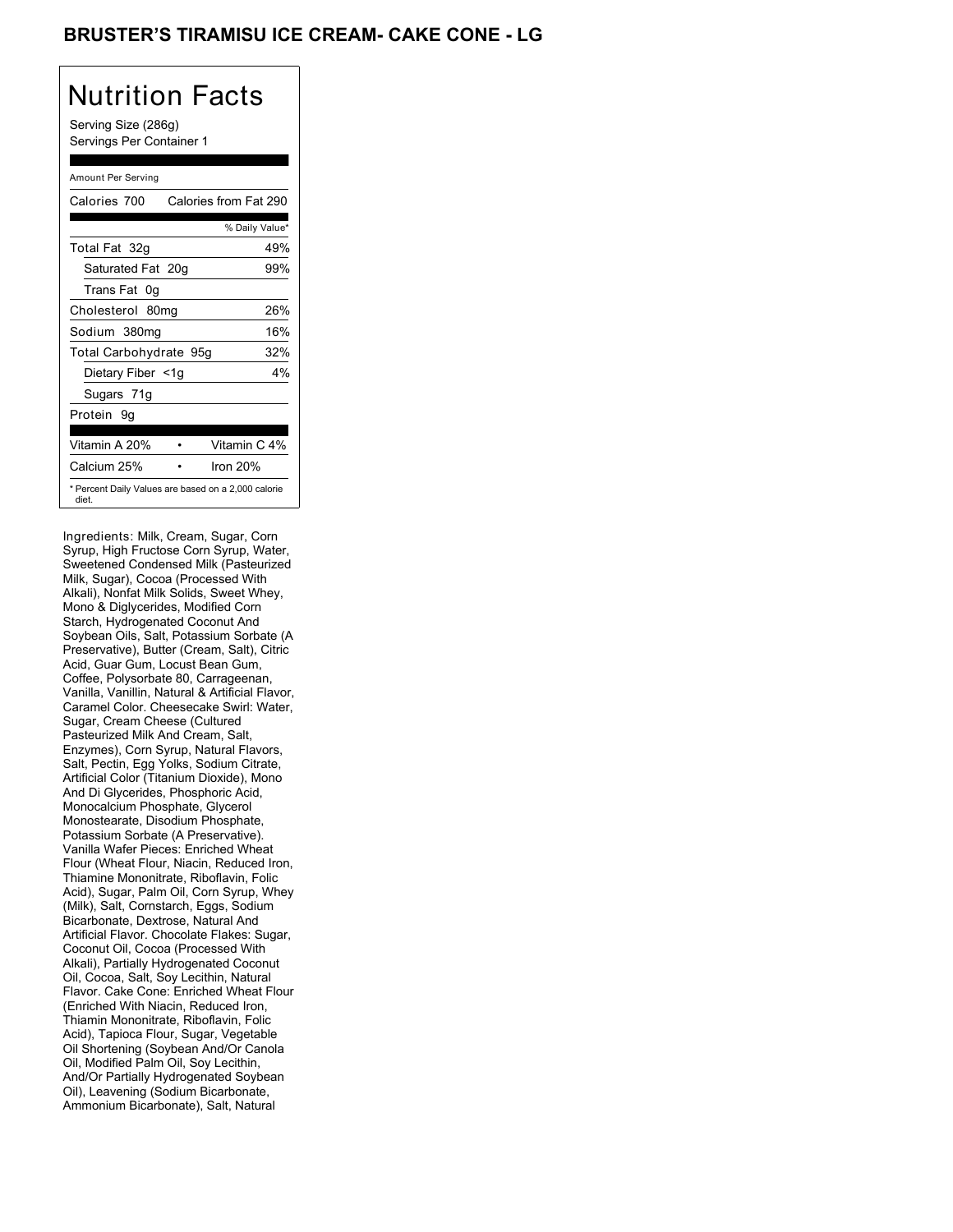## BRUSTER'S TIRAMISU ICE CREAM- WAFFLE CONE - SM

## Nutrition Facts

Serving Size (170g) Servings Per Container 1

#### Amount Per Serving

| Calories 470           | Calories from Fat 170                               |
|------------------------|-----------------------------------------------------|
|                        | % Daily Value*                                      |
| Total Fat 19g          | 29%                                                 |
| Saturated Fat 11g      | 54%                                                 |
| Trans Fat 0q           |                                                     |
| Cholesterol 45mg       | 16%                                                 |
| Sodium 180mg           | 8%                                                  |
| Total Carbohydrate 68g | 23%                                                 |
| Dietary Fiber 0g       | 2%                                                  |
| Sugars 45g             |                                                     |
| Protein 6q             |                                                     |
| Vitamin A 10%          | Vitamin C 2%                                        |
|                        |                                                     |
| Calcium 10%            | Iron $15%$                                          |
| diet.                  | * Percent Daily Values are based on a 2,000 calorie |

Ingredients: Milk, Cream, Sugar, Corn Syrup, High Fructose Corn Syrup, Water, Sweetened Condensed Milk (Pasteurized Milk, Sugar), Cocoa (Processed With Alkali), Nonfat Milk Solids, Sweet Whey, Mono & Diglycerides, Modified Corn Starch, Hydrogenated Coconut And Soybean Oils, Salt, Potassium Sorbate (A Preservative), Butter (Cream, Salt), Citric Acid, Guar Gum, Locust Bean Gum, Coffee, Polysorbate 80, Carrageenan, Vanilla, Vanillin, Natural & Artificial Flavor, Caramel Color. Cheesecake Swirl: Water, Sugar, Cream Cheese (Cultured Pasteurized Milk And Cream, Salt, Enzymes), Corn Syrup, Natural Flavors, Salt, Pectin, Egg Yolks, Sodium Citrate, Artificial Color (Titanium Dioxide), Mono And Di Glycerides, Phosphoric Acid, Monocalcium Phosphate, Glycerol Monostearate, Disodium Phosphate, Potassium Sorbate (A Preservative). Vanilla Wafer Pieces: Enriched Wheat Flour (Wheat Flour, Niacin, Reduced Iron, Thiamine Mononitrate, Riboflavin, Folic Acid), Sugar, Palm Oil, Corn Syrup, Whey (Milk), Salt, Cornstarch, Eggs, Sodium Bicarbonate, Dextrose, Natural And Artificial Flavor. Chocolate Flakes: Sugar, Coconut Oil, Cocoa (Processed With Alkali), Partially Hydrogenated Coconut Oil, Cocoa, Salt, Soy Lecithin, Natural Flavor. Waffle Cone: Enriched Bleached Wheat Flour (Enriched With Niacin, Reduced Iron, Thiamin Mononitrate, Riboflavin, Folic Acid), Sugar, Vegetable Shortening (Partially Hydrogenated Soybean And Cottonseed Oils), Whole Egg, Artificial Flavor (Including Maltodextrin, Modified Cornstarch, Butter, Buttermilk), Dextrose, Soy Lecithin,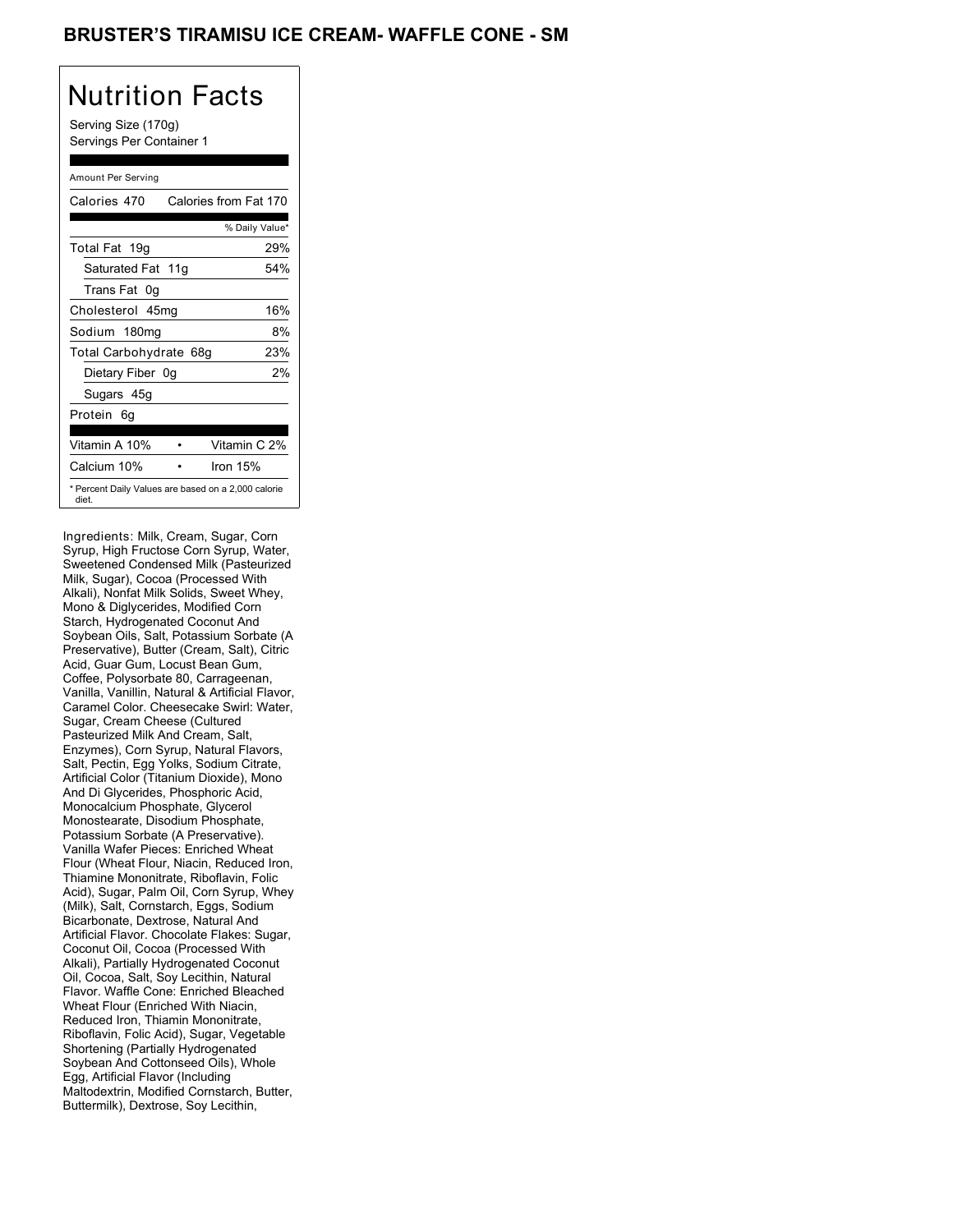## BRUSTER'S TIRAMISU ICE CREAM- WAFFLE CONE - REG

## Nutrition Facts

Serving Size (240g) Servings Per Container 1

#### Amount Per Serving

| Calories 630                                                 |  | Calories from Fat 240 |     |
|--------------------------------------------------------------|--|-----------------------|-----|
|                                                              |  | % Daily Value*        |     |
| Total Fat 27g                                                |  |                       | 42% |
| Saturated Fat 16g                                            |  |                       | 78% |
| Trans Fat 0q                                                 |  |                       |     |
| Cholesterol 65mg                                             |  |                       | 22% |
| Sodium 280mg                                                 |  |                       | 12% |
| Total Carbohydrate 90g                                       |  |                       | 30% |
| Dietary Fiber <1g                                            |  |                       | 3%  |
| Sugars 63g                                                   |  |                       |     |
| Protein 8q                                                   |  |                       |     |
|                                                              |  |                       |     |
| Vitamin A 15%                                                |  | Vitamin C 4%          |     |
| Calcium 20%                                                  |  | Iron $20%$            |     |
| * Percent Daily Values are based on a 2,000 calorie<br>diet. |  |                       |     |

Ingredients: Milk, Cream, Sugar, Corn Syrup, High Fructose Corn Syrup, Water, Sweetened Condensed Milk (Pasteurized Milk, Sugar), Cocoa (Processed With Alkali), Nonfat Milk Solids, Sweet Whey, Mono & Diglycerides, Modified Corn Starch, Hydrogenated Coconut And Soybean Oils, Salt, Potassium Sorbate (A Preservative), Butter (Cream, Salt), Citric Acid, Guar Gum, Locust Bean Gum, Coffee, Polysorbate 80, Carrageenan, Vanilla, Vanillin, Natural & Artificial Flavor, Caramel Color. Cheesecake Swirl: Water, Sugar, Cream Cheese (Cultured Pasteurized Milk And Cream, Salt, Enzymes), Corn Syrup, Natural Flavors, Salt, Pectin, Egg Yolks, Sodium Citrate, Artificial Color (Titanium Dioxide), Mono And Di Glycerides, Phosphoric Acid, Monocalcium Phosphate, Glycerol Monostearate, Disodium Phosphate, Potassium Sorbate (A Preservative). Vanilla Wafer Pieces: Enriched Wheat Flour (Wheat Flour, Niacin, Reduced Iron, Thiamine Mononitrate, Riboflavin, Folic Acid), Sugar, Palm Oil, Corn Syrup, Whey (Milk), Salt, Cornstarch, Eggs, Sodium Bicarbonate, Dextrose, Natural And Artificial Flavor. Chocolate Flakes: Sugar, Coconut Oil, Cocoa (Processed With Alkali), Partially Hydrogenated Coconut Oil, Cocoa, Salt, Soy Lecithin, Natural Flavor. Waffle Cone: Enriched Bleached Wheat Flour (Enriched With Niacin, Reduced Iron, Thiamin Mononitrate, Riboflavin, Folic Acid), Sugar, Vegetable Shortening (Partially Hydrogenated Soybean And Cottonseed Oils), Whole Egg, Artificial Flavor (Including Maltodextrin, Modified Cornstarch, Butter, Buttermilk), Dextrose, Soy Lecithin,